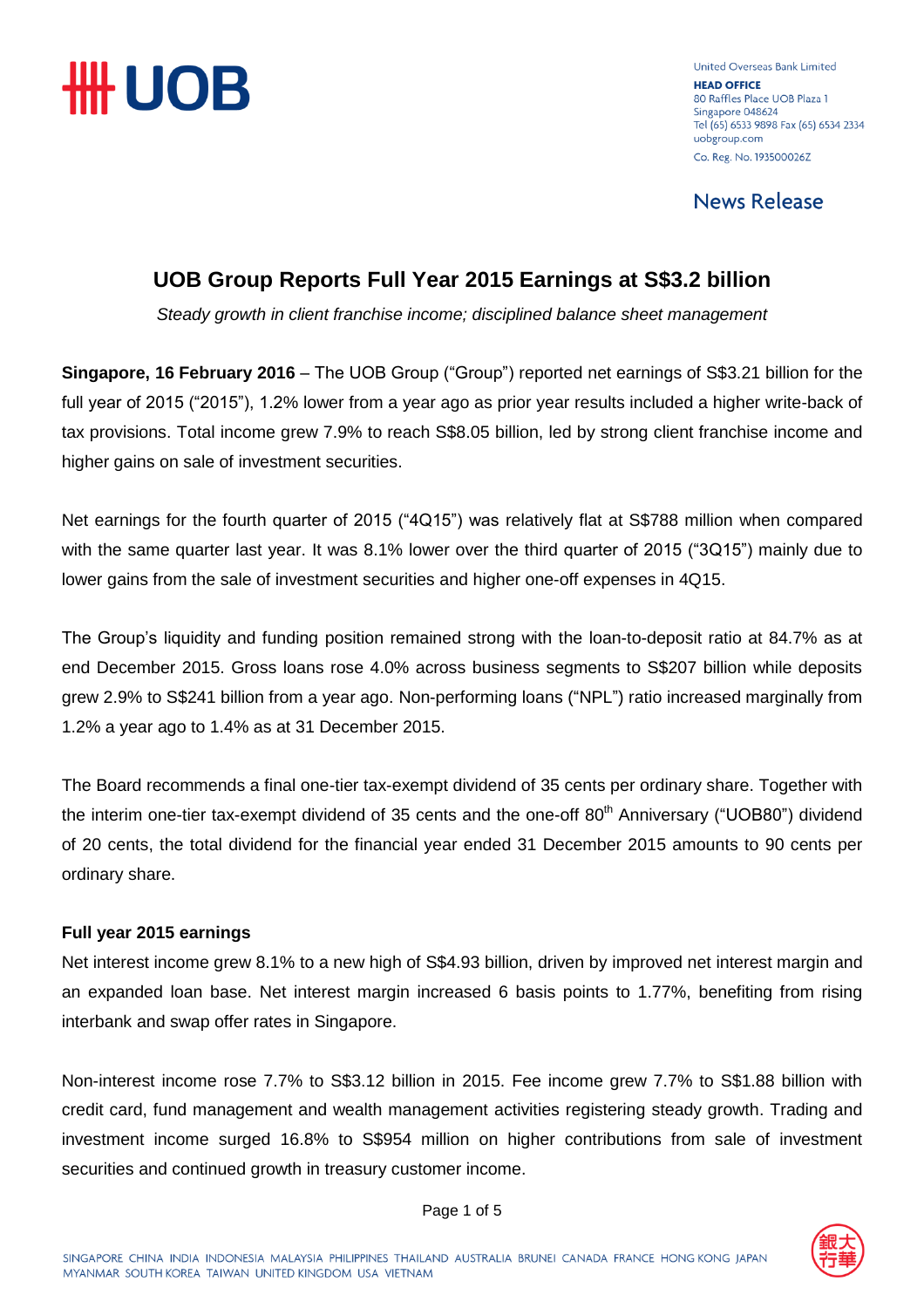## ₩ UOB

Total expenses increased 14.3% to S\$3.60 billion on higher staff costs, revenue and IT-related expenses as the Group continued to invest in people and technology capabilities. The increase was also partly due to a prior year bonus adjustment and a one-off expenditure of S\$67 million incurred for Singapore's Golden Jubilee ("SG50") and UOB80 commemorative events and the launch of a group-wide brand campaign. Expense-to-income ratio was 44.7%, or 43.4% on a normalised basis.

Total allowances increased 5.7% to S\$672 million with the total loan charge off rate stable at 32 basis points. Specific allowances set aside for loans increased by S\$153 million to S\$392 million mainly from non-performing accounts in Singapore, Indonesia and Greater China. The Group provided general allowances of S\$196 million during the year and the general allowance coverage ratio remained strong at 1.4% of the loan book as at 31 December 2015.

Share of associates' profits decreased 40.0% to S\$90 million, mainly due to a non-recurring gain from the disposal of associates in 2014.

Tax expense increased 15.7% to S\$649 million, mainly due to a lower write-back of prior years' tax provision.

### **Fourth quarter 2015 earnings 4Q15 versus 4Q14**

The Group reported net earnings of S\$788 million in 4Q15, a marginal increase of 0.3% from a year ago despite one-off expenses of S\$43 million incurred for the UOB80 commemorative events and brand campaign during the quarter.

Net interest income grew 9.3% to S\$1.28 billion in 4Q15, led by a 10 basis point increase in net interest margin to 1.79%.

Non-interest income increased 17.9% from a year ago to S\$803 million. Fee and commission income grew 6.7% to S\$480 million with increases recorded across most fee businesses. Trading and investment income surged 64.3% to S\$263 million mainly from higher trading income.

Excluding the one-off expenses in 4Q15, total expenses increased 14.4% from a year ago.

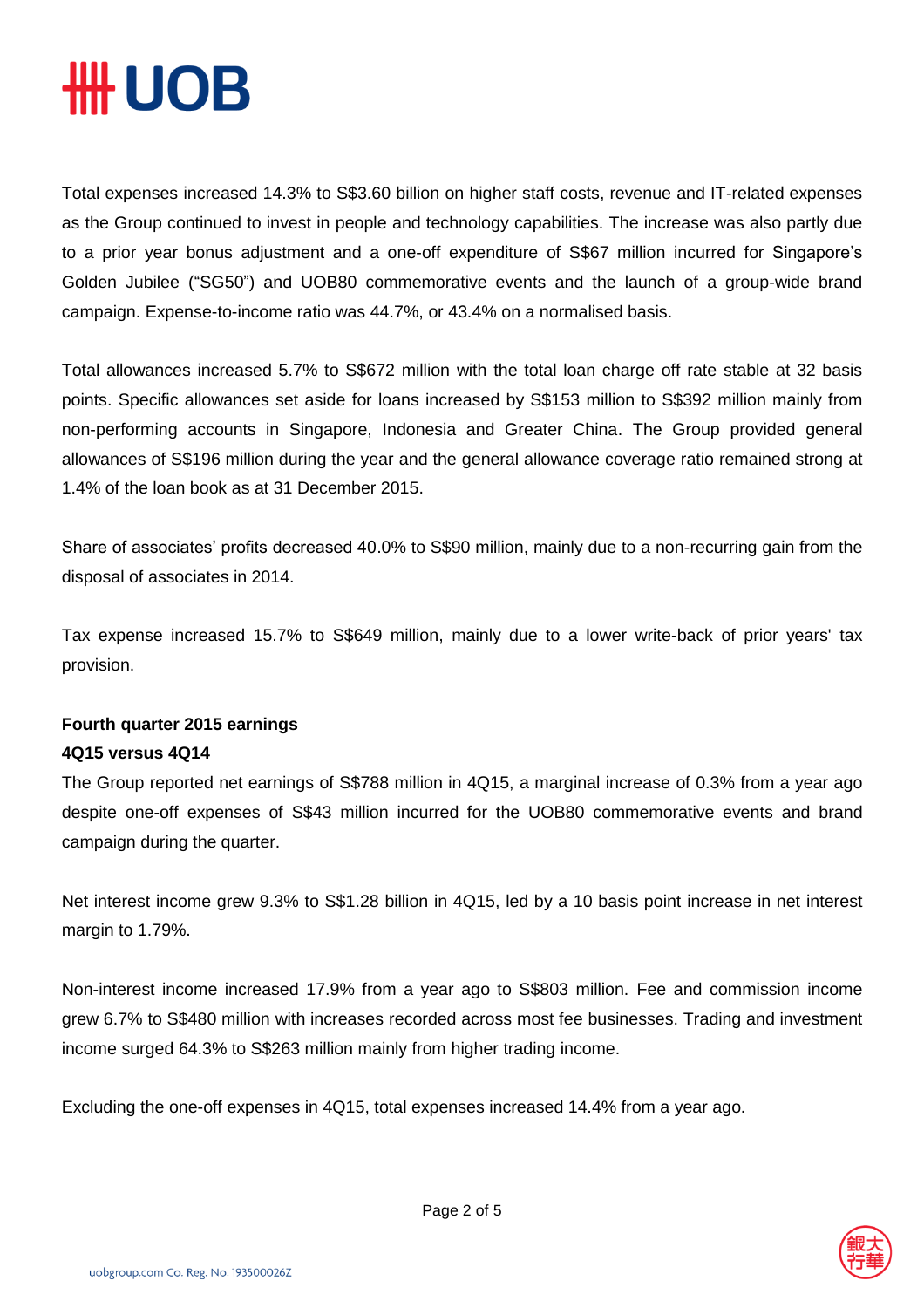# **HUOB**

Total allowances were S\$190 million in 4Q15, 14.6% higher when compared with a year ago. Specific allowances on loans increased 58.1% to S\$115 million mainly due to non-performing accounts in Singapore, Indonesia and Greater China.

#### **4Q15 versus 3Q15**

Net interest income grew 3.4% quarter-on-quarter to S\$1.28 billion, led by loan growth of 2.0% while net interest margin rose 2 basis points to 1.79%.

Fee and commission income was flat at S\$480 million. Trading and investment income decreased 15.2% to S\$263 million due to lower gains from the sale of investment securities.

Excluding the one-off expenses, total expenses increased 4.3% to S\$921 million mainly on higher revenue-related costs.

Total allowances increased 19.0% to S\$190 million in 4Q15, attributed to higher specific allowances on loans and other assets but offset by a decline in general allowances.

#### **Strong balance sheet and capital position**

Gross loans grew 4.0% year-on-year and 2.0% from the previous quarter to S\$207 billion as at 31 December 2015. In constant currency terms, the underlying loan growth was 5.4% from a year ago.

The Group's funding position remained strong with customer deposits increasing 2.9% from a year ago to S\$241 billion as at 31 December 2015, contributed mainly by growth in Singapore dollar and US dollar deposits. Compared with 3Q15, customer deposits decreased 1.7% on active management of funding costs. The Group's loan-to-deposit ratio stayed healthy at 84.7% as at 31 December 2015. The average Singapore dollar and all-currency liquidity coverage ratios during the quarter were 217% and 142% respectively, well above the regulatory requirements of 100% and 60%. In November 2015, UOB established its maiden US\$8 billion Global Covered Bond Programme. This allows the Group to broaden its funding sources and to diversify the investor base into the institutional secured funding market.

Asset quality remained stable with NPL ratio at 1.4% as at 31 December 2015 while NPL coverage was 130.5%, and 315.7% after taking collateral into account.

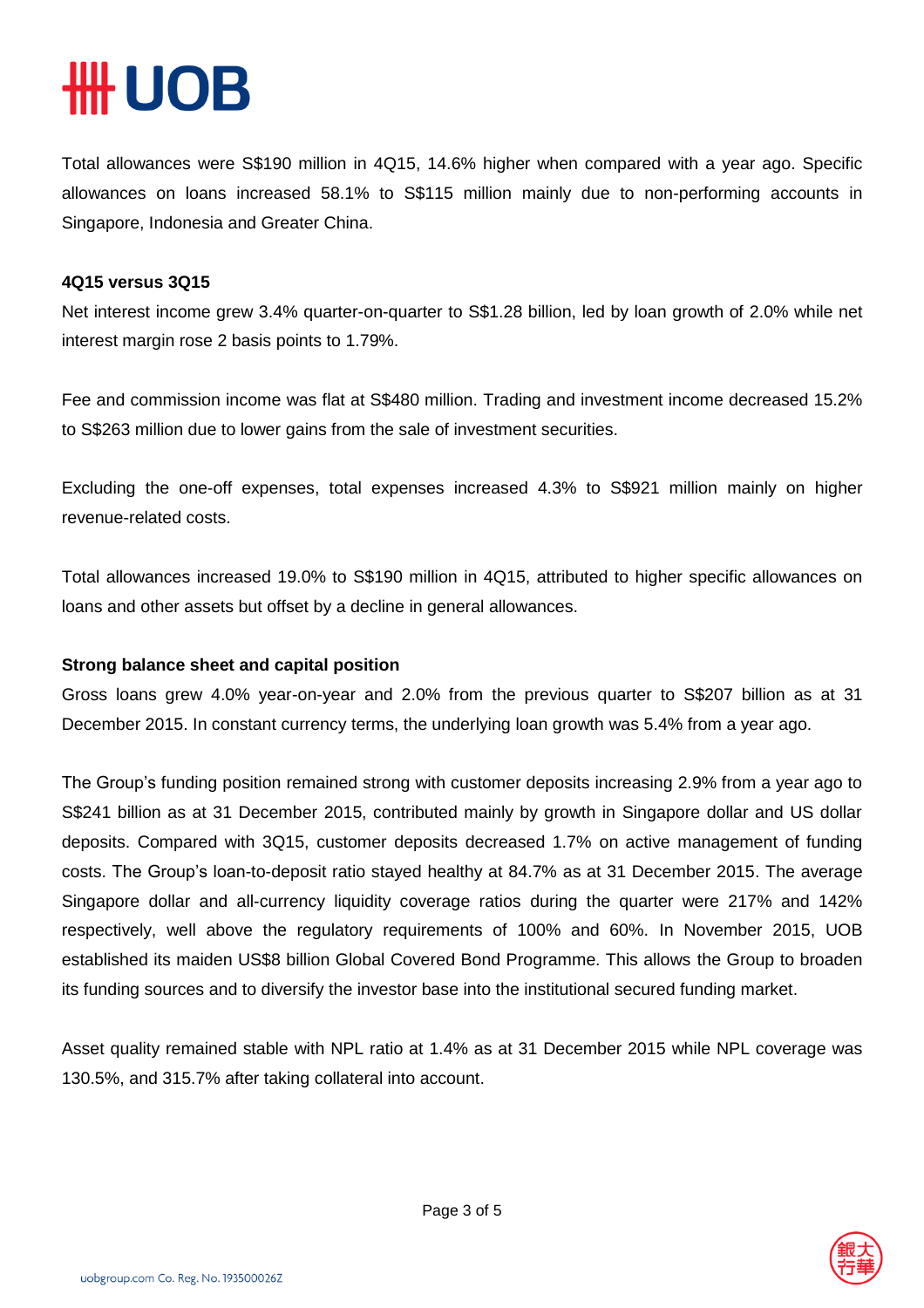# **#UOB**

Shareholders' equity increased 4.1% from a year ago to S\$30.8 billion as at 31 December 2015, largely contributed by net profits and improved valuations on available-for-sale investments. Compared with 3Q15, shareholders' equity rose 1.9%. Return on equity was 11.0% for 2015.

As at 31 December 2015, the Group's Common Equity Tier 1 and Total CAR remained strong at 13.0% and 15.6% respectively. The Group's leverage ratio was 7.3%, well above Basel's minimum requirement of 3%.

### **CEO's statement**

Mr Wee Ee Cheong, UOB's Deputy Chairman and Chief Executive Officer, said, "2015 was a milestone year for us as we celebrated UOB's 80th anniversary. Our approach since our founding in 1935 has been to stand by our customers and to plan well ahead in building our franchise across the region. Despite the slowing environment and bouts of market volatility during the year, we have kept our earnings steady and our balance sheet strong.

"Financial markets will continue to grapple with volatility and uncertainty in 2016 underpinned by ongoing concerns such as the impact of falling oil prices and China's slowdown on the global economy. Our view is that the risks are largely manageable and the underlying economic fundamentals are strong enough to withstand the shocks even as we enter an environment of slower growth.

"It is against this backdrop that UOB is ensuring a resilient balance sheet and staying disciplined in pursuing sustainable growth and this will continue to see us through economic cycles. Times like these present opportunities for long-term players such as UOB. We remain confident of the region's underlying prospects and will continue to invest in our capabilities and selectively grow our franchise for the long term."

– Ends –